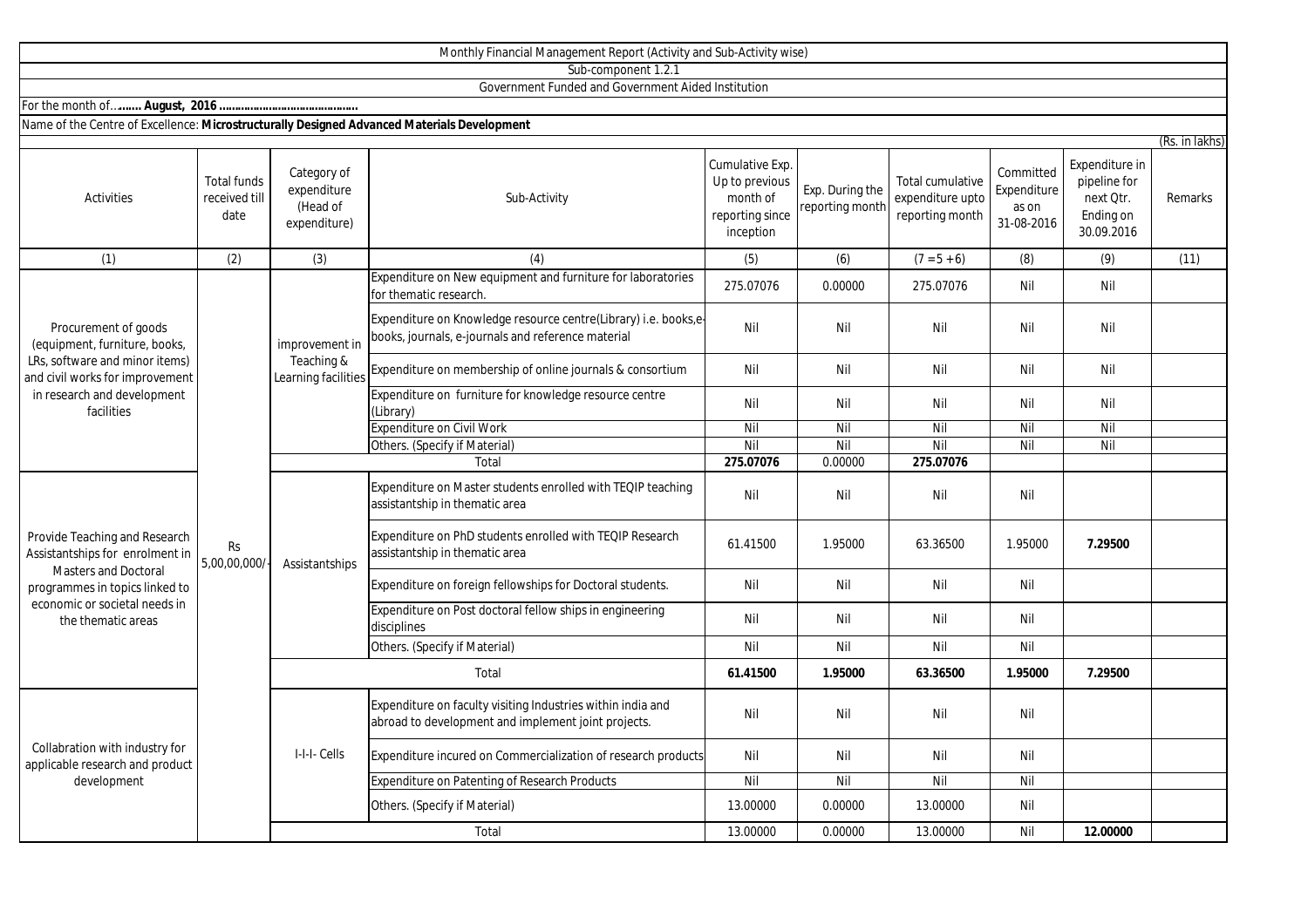| Activities                                                                                                                                                 | <b>Total funds</b><br>received till<br>date | Category of<br>expenditure<br>(Head of<br>expenditure) | Sub-Activity                                                                                                                                   | Cumulative Exp.<br>Up to previous<br>month of<br>reporting since<br>inception | Exp. During the<br>reporting month | Total cumulative<br>expenditure upto<br>reporting month | Committed<br>Expenditure<br>as on<br>31-08-2016 | Expenditure in<br>pipeline for<br>next Otr.<br>Ending on<br>30.09.2016 | Remarks |
|------------------------------------------------------------------------------------------------------------------------------------------------------------|---------------------------------------------|--------------------------------------------------------|------------------------------------------------------------------------------------------------------------------------------------------------|-------------------------------------------------------------------------------|------------------------------------|---------------------------------------------------------|-------------------------------------------------|------------------------------------------------------------------------|---------|
| National / International<br>collabration for Research and<br>Development activities with<br>$\mathsf{R}$<br>Academic Institutions and<br>& D organisations |                                             | <b>R&amp;D</b>                                         | Expenditure on Securing sponsored projects and Consultancy<br>assignments                                                                      | Nil                                                                           | Nil                                | Nil                                                     | Nil                                             |                                                                        |         |
|                                                                                                                                                            |                                             |                                                        | Expenditure on Publication of research papers in peer reviewed<br>journals                                                                     | 0.08092                                                                       | $\mathbf 0$                        | 0.08092                                                 | Nil                                             |                                                                        |         |
|                                                                                                                                                            |                                             |                                                        | Expenditure incured on Commercialization of research products                                                                                  | Nil                                                                           | Nil                                | Nil                                                     | Nil                                             |                                                                        |         |
|                                                                                                                                                            |                                             |                                                        | <b>Expenditure on Patenting of Research Products</b>                                                                                           | 2.89450                                                                       | 0.00000                            | 2.89450                                                 | Nil                                             |                                                                        |         |
|                                                                                                                                                            |                                             |                                                        | Expenditure on amount paid to Consultant for participation in<br>Research & Development and for delivering expert lectures                     | Nil                                                                           | Nil                                | Nil                                                     | Nil                                             |                                                                        |         |
|                                                                                                                                                            |                                             |                                                        | Expenditure on faculty visiting Industries within india and<br>abroad to development and implement joint projects.                             | Nil                                                                           | Nil                                | Nil                                                     | Nil                                             |                                                                        |         |
|                                                                                                                                                            |                                             |                                                        | Expenditure on characterization of sample of R & D projects                                                                                    | Nil                                                                           | Nil                                | Nil                                                     | Nil                                             |                                                                        |         |
|                                                                                                                                                            |                                             |                                                        | Expenditure on Presentation of paper in International Seminar,<br>Conference etc. by Doctoral students                                         | 18.03958                                                                      | 0.48128                            | 18.52086                                                | Nil                                             |                                                                        |         |
|                                                                                                                                                            |                                             |                                                        | Others. (Specify if Material)                                                                                                                  | 24.20659                                                                      | $\mathbf 0$                        | 24.20659                                                | Nil                                             |                                                                        |         |
|                                                                                                                                                            |                                             |                                                        | Total                                                                                                                                          | 45.22159                                                                      | 0.48128                            | 45.70287                                                | <b>Nil</b>                                      | 4.29713                                                                |         |
| Enhancing research competence<br>of faculty and knowledge sharing<br>in thematic areas, both within<br>India and abroad                                    |                                             | <b>FSD</b>                                             | Expenditure on faculty training for enhancement of Research<br>competence in thematic areas                                                    | 3.58528                                                                       | $\mathbf 0$                        | 3.58528                                                 | Nil                                             |                                                                        |         |
|                                                                                                                                                            |                                             |                                                        | Expenditure incurred on Participation by faculty in seminars,<br>conferences, workshops and Continuing Education Programes<br>(CEPs) etc.      | 0.48596                                                                       | $\Omega$                           | 0.48596                                                 | Nil                                             |                                                                        |         |
|                                                                                                                                                            |                                             |                                                        | Expenditure on Organizing thematic area training programmes,<br>workshops, seminars, conferences and Continuing Education<br>Programmes (CEPs) | 0.092                                                                         | 11.49700                           | 11.58900                                                | Nil                                             |                                                                        |         |
|                                                                                                                                                            |                                             |                                                        | Expenditure on staff development                                                                                                               | Nil                                                                           | Nil                                | Nil                                                     | Nil                                             |                                                                        |         |
|                                                                                                                                                            |                                             |                                                        | Expenditure on seed grant to researchers to venture into new<br>directions within the specified theme.                                         | Nil                                                                           | Nil                                | Nil                                                     | Nil                                             |                                                                        |         |
|                                                                                                                                                            |                                             |                                                        | Others. (Specify if Material)                                                                                                                  | Nil                                                                           | Nil                                | Nil                                                     | Nil                                             |                                                                        |         |
|                                                                                                                                                            |                                             | Total                                                  |                                                                                                                                                | 4.16324                                                                       | 0.11497                            | 4.27821                                                 | $\mathbf{0}$                                    | 45.72179                                                               |         |
| Incremental operating cost                                                                                                                                 |                                             | <b>IOC</b>                                             |                                                                                                                                                | 20.89609                                                                      | 0.84844                            | 21.74453                                                | 0.51000                                         | 5.13547                                                                |         |
| <b>GRAND TOTAL</b>                                                                                                                                         |                                             |                                                        | 419.76668                                                                                                                                      | 3.39469                                                                       | 423.16137                          | 2.46000                                                 | 74.44939                                        |                                                                        |         |